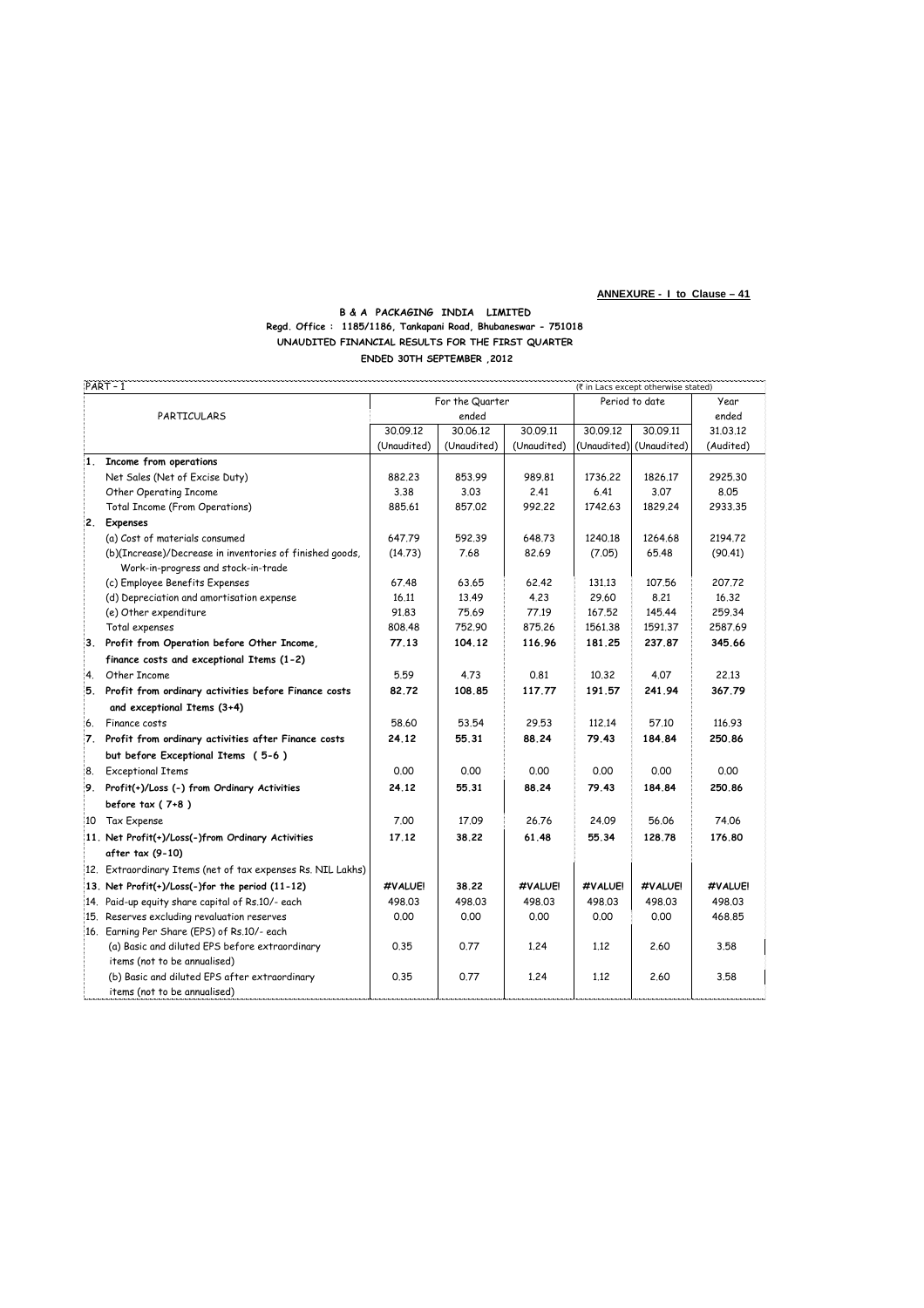| $PART - 2$<br>(₹ in Lacs except otherwise stated) |                                                   |             |                 |             |          |                         |           |
|---------------------------------------------------|---------------------------------------------------|-------------|-----------------|-------------|----------|-------------------------|-----------|
|                                                   |                                                   |             | For the Quarter |             |          | Period to date          | Year      |
|                                                   | PARTICULARS                                       |             | ended           |             |          |                         | ended     |
|                                                   |                                                   | 30.09.12    | 30.06.12        | 30.09.11    | 30.09.12 | 30.09.11                | 31.03.12  |
|                                                   |                                                   | (Unaudited) | (Audited)       | (Unaudited) |          | (Unaudited) (Unaudited) | (Audited) |
|                                                   | A PARTICULARS OF SHAREHOLDING                     |             |                 |             |          |                         |           |
| $\mathbf{1}$ .                                    | Public Shareholding                               |             |                 |             |          |                         |           |
|                                                   | - no. of shares                                   | 1270371     | 1270371         | 1270371     | 1270371  | 1270371                 | 1270371   |
|                                                   | - percentage of shareholding                      | 25.61%      | 25.61%          | 25.61%      | 25.61%   | 25.61%                  | 25.61%    |
| 2 <sub>1</sub>                                    | Promoters and promoter group                      |             |                 |             |          |                         |           |
|                                                   | Shareholding                                      |             |                 |             |          |                         |           |
|                                                   | (a) Pledged/Encumbered                            |             |                 |             |          |                         |           |
|                                                   | - Number of Shares                                | 0.00        | 0.00            | 0.00        | 0.00     | 0.00                    | 0.00      |
|                                                   | - Percentage of shares (as a % of the total       | 0.00        | 0.00            | 0.00        | 0.00     | 0.00                    | 0.00      |
|                                                   | shareholding of promoter and promoter group)      |             |                 |             |          |                         |           |
|                                                   | - Percentage of shares (as a % of the total share | 0.00        | 0.00            | 0.00        | 0.00     | 0.00                    | 0.00      |
|                                                   | capital of the company)                           |             |                 |             |          |                         |           |
|                                                   | (b) Non-encumbered                                |             |                 |             |          |                         |           |
|                                                   | - Number of Shares                                | 3690129     | 3690129         | 3690129     | 3690129  | 3686529                 | 3690129   |
|                                                   | - Percentage of shares (as a % of the total       | 100.00%     | 100.00%         | 100.00%     | 100.00%  | 100.00%                 | 100.00%   |
|                                                   | shareholding of promoter and promoter group)      |             |                 |             |          |                         |           |
|                                                   | - Percentage of shares (as a % of the total share | 74.39%      | 74.39%          | 74.39%      | 74.39%   | 74.32%                  | 74.39%    |
|                                                   | capital of the company)                           |             |                 |             |          |                         |           |

|                                                | 3 Months ended 30.09.2012 |
|------------------------------------------------|---------------------------|
| <b>B</b> INVESTORS COMPLAINTS                  |                           |
| Pending at the beginning of the quarter        | <b>NIL</b>                |
| Received during the quarter                    | <b>NIL</b>                |
| Disposed of during the quarter                 | NII                       |
| Remaining unresolved at the end of the quarter | ΝIΙ                       |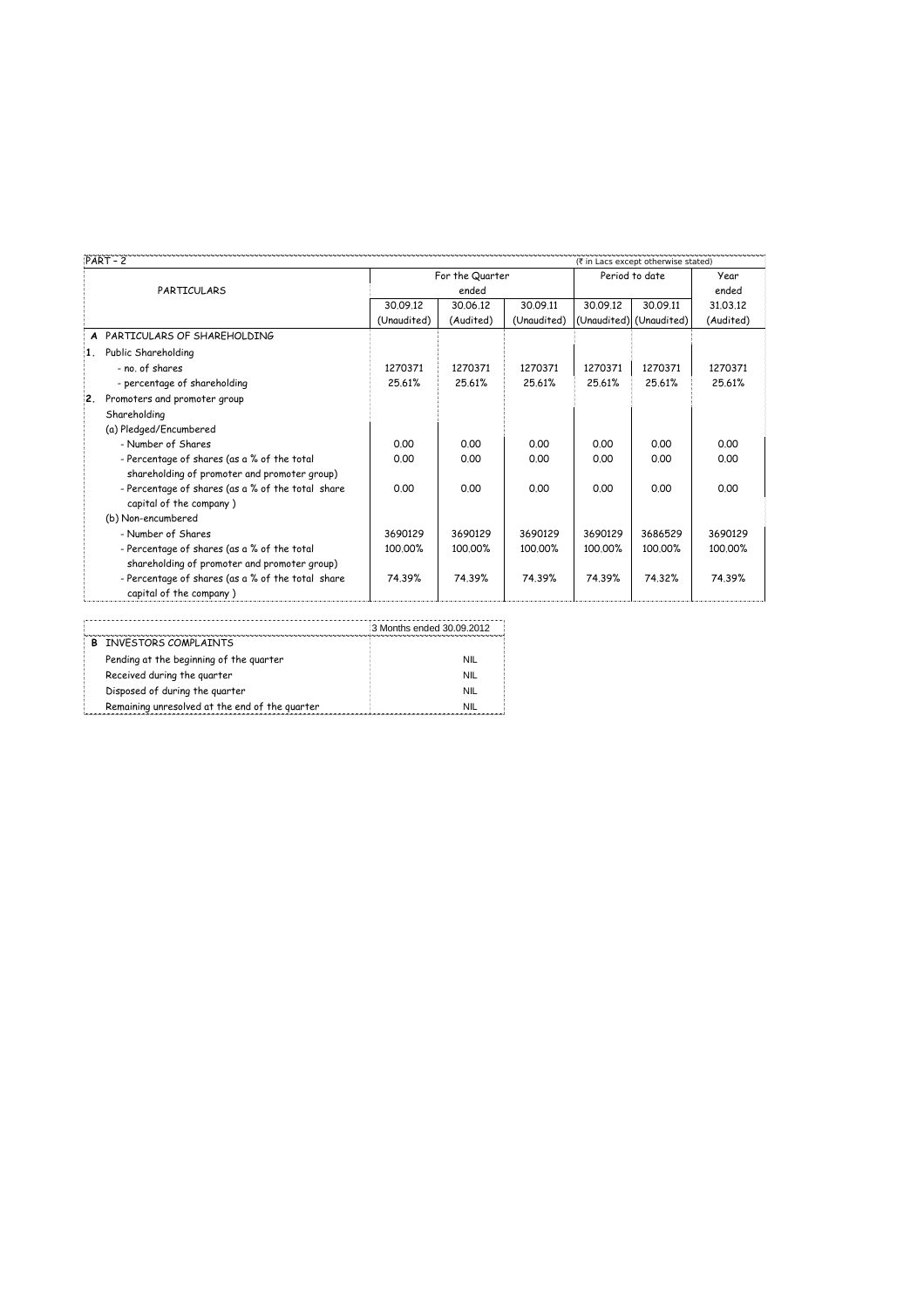## **ANNEXURE – IV to Clause – 41**

#### **B & A PACKAGING INDIA LIMITED Regd. Office : 1185/1186, Tankapani Road, Bhubaneswar - 751018 UNAUDITED SEGMENT WISE REVENUE, RESULTS AND CAPITAL EMPLOYED FOR THE FIRST QUARTER ENDED 30TH SEPTEMBER ,2012**

| $PART - 3$                                                    |            |                         |           |                                     | (₹ in Lacs except otherwise stated) |           |
|---------------------------------------------------------------|------------|-------------------------|-----------|-------------------------------------|-------------------------------------|-----------|
|                                                               |            | For the Quarter         |           |                                     | Period to date                      | Year      |
| <b>PARTICULARS</b>                                            |            | ended                   |           |                                     |                                     | ended     |
|                                                               | 30.09.12   | 30.06.12                | 30.09.11  | 30.09.12                            | 30.09.11                            | 31.03.12  |
|                                                               |            | (Unaudited) (Unaudited) |           | (Unaudited) (Unaudited) (Unaudited) |                                     | (Audited) |
| 1. Segment Revenue (Net)                                      |            |                         |           |                                     |                                     |           |
| (a) Paper Sacks                                               | 827.79     | 829.05                  | 989.81    | 1656.84                             | 989.81                              | 2925.30   |
| (b) Flexible Laminates                                        | 54.44      | 24.94                   |           | 79.38                               |                                     |           |
| (c) Unallocated                                               | 3.38       | 3.03                    | 2.41      | 6.41                                | 0.66                                | 8.05      |
| Total                                                         | 885.61     | 857.02                  | 992.22    | 1742.63                             | 990.47                              | 2933.35   |
| Less : Inter Segment Revenue                                  |            |                         |           |                                     |                                     |           |
| Net Sales/Income from Operations                              | 885.61     | 857.02                  | 992.22    | 1742.63                             | 990.47                              | 2933.35   |
| 2. Segment Results [Profit/(Loss)Before Tax & Finance Cost]   |            |                         |           |                                     |                                     |           |
| (a) Paper Sacks                                               | 111.48     | 121.50                  | 117.77    | 232.98                              | 241.94                              | 367.79    |
| (b) Flexible Laminates                                        | (28.76)    | (12.65)                 |           | (41.41)                             |                                     |           |
| Total                                                         | 82.72      | 108.85                  | 117.77    | 191.57                              | 241.94                              | 367.79    |
| Less: Finance Costs                                           | 58.60      | 53.54                   | 29.53     | 112.14                              | 57.10                               | 116.93    |
| Profit/(Loss) Before Tax                                      | 24.12      | 55.31                   | 88.24     | 79.43                               | 184.84                              | 250.86    |
|                                                               |            |                         |           |                                     |                                     |           |
| 3. Capital Employed (Segment Assets Less Segment Liabilities) |            |                         |           |                                     |                                     |           |
| (a) Paper Sacks                                               | 873.606915 | 782.74                  | 884.41    | 873.606915                          | 884.40846                           | 732.30851 |
| (b) Flexible Laminates                                        | 924.083085 | 1029.19                 | 932.04154 | 924.083085                          | 932.04154                           | 971.61    |
| Total                                                         | 1797.69    | 1811.93                 | 1816.45   | 1797.69                             | 1816.45                             | 1703.9185 |